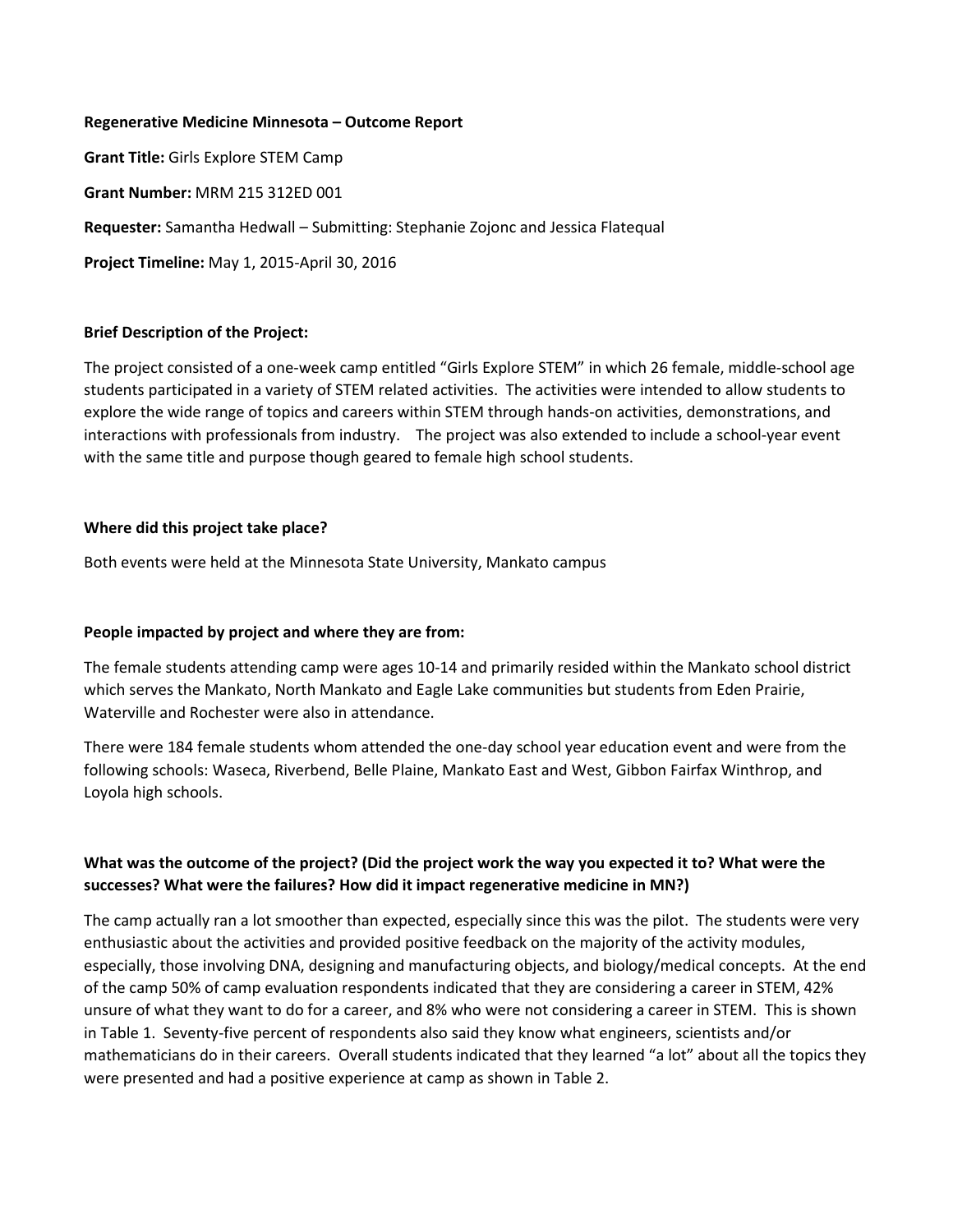|                                                                 | Yes | No | Not Sure | No Response |
|-----------------------------------------------------------------|-----|----|----------|-------------|
| Do you know what engineers, scientists or mathematicians do?    | 18  | Δ  |          |             |
| After this week's camp, I would like to take more STEM classes. | 12  |    |          |             |
| After this week's camp, I am considering STEM as part of my     | 12  |    |          |             |
| career or future.                                               |     |    |          |             |

*Table 1: Girls explore STEM summer camp evaluation data regarding STEM and career choices.*

*Table 2: Girls Explore STEM Summer Camp Evaluation data regarding learning activities and modules.*

| How much did you learn about each of the following at camp? |       |      |               |             |                |             |  |  |  |
|-------------------------------------------------------------|-------|------|---------------|-------------|----------------|-------------|--|--|--|
|                                                             | A lot | Some | A little      | Very Little | Not at All     | No Response |  |  |  |
| Working together in teams                                   | 16    | 5    | 2             |             |                |             |  |  |  |
| Finding solutions to problems                               | 12    | 8    | 2             |             | 0              | 3           |  |  |  |
| STEM, in general                                            | 17    | 5    |               | $\Omega$    | O              | 3           |  |  |  |
| Biology/ecology Labs                                        | 12    |      | 2             |             |                |             |  |  |  |
| Regenerative medicine lab                                   | 11    | 4    | 5             |             |                | 4           |  |  |  |
| DNA necklaces                                               | 15    | 6    |               |             |                |             |  |  |  |
| Computer coding                                             | 12    | 5    | 5             | $\Omega$    |                | 3           |  |  |  |
| 3D printing & design                                        | 16    | 4    | $\mathcal{P}$ |             |                | 3           |  |  |  |
| Robotics                                                    | 9     | 7    | $\mathcal{P}$ |             | $\overline{2}$ | 5           |  |  |  |
| Designing and manufacturing                                 | 14    | 4    | 4             |             |                | 3           |  |  |  |
| Veterinary medicine                                         | 8     | 10   | 4             | ŋ           |                | 3           |  |  |  |
| Astronomy                                                   | 11    | 5    | 5             | ŋ           |                | 3           |  |  |  |
| Careers in STEM                                             | 17    |      | 5             |             |                |             |  |  |  |

There was a lot of time and thought put into the regenerative medicine portion of the week by the instructor Dr. David Sharlin and his team of undergraduates. It was intended that students would travel to Rasmussen Woods, a wetland at near the Minnesota State University, Mankato property to collect specimens, but due to torrential rain we received on the day of collection were unable to do so. Instead we had to use our back up plan of purchased planarian and "muck" that had previously been collected. The muck was mainly used to observe what types of organisms are found in wetlands for the water was far too disturbed to locate and collect planarian. The students utilized the purchased specimens, performed the activities and observed the regenerative processes using those organisms. The students were able to perform then observe several different regeneration experiments using the planarian including decapitation, a longitudinal amputation as well as one that involved removing only half of the head. Students then observed the regenerative process involved with each. Students were also in charge of feeding and doing water changes for their planarian during the week of the camp. Students recorded qualitative and quantitative data regarding the regenerative process which was discussed as a group on the last day of the activity.

We also decided to take the concept of regeneration and expand it beyond the cellular and medical contexts and apply it to ecology to show and discuss with the students that ecosystems, biomes and the biosphere are regenerative. We did this by having students observe pond water that was collected prior to camp and observe